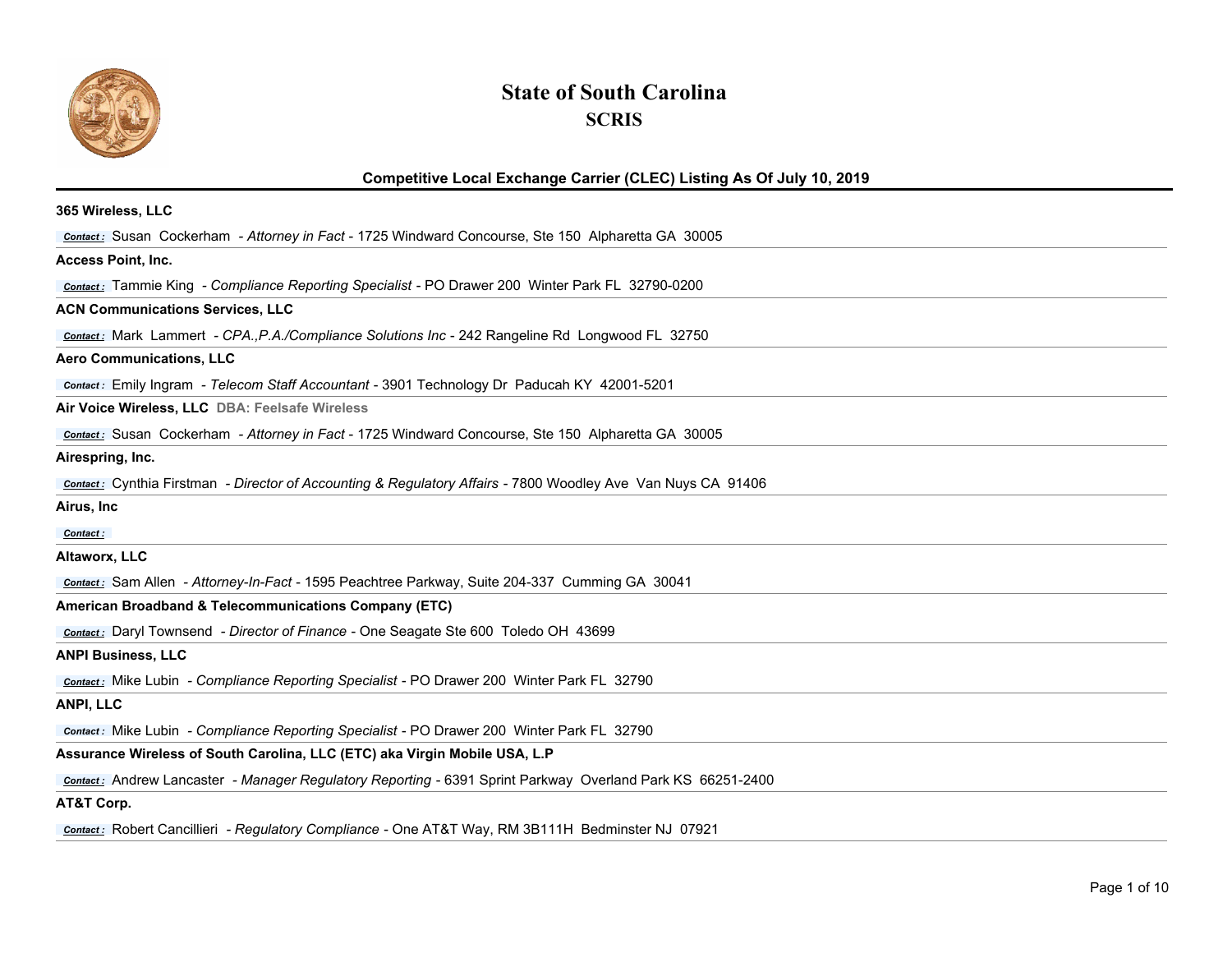| <b>ATC Outdoor DAS, LLC</b>                                                                                        |
|--------------------------------------------------------------------------------------------------------------------|
| <b>Contact:</b> Carly Fiola - Compliance Reporting Specialist - PO Drawer 200 Winter Park FL 32790                 |
| <b>Atlantic Broadband Enterprise, LLC</b>                                                                          |
| <b>Contact:</b> Mike Lubin - Compliance Reporting Specialist - PO Drawer 200 Winter Park FL 32790                  |
| <b>Bandwidth.com CLEC, LLC</b>                                                                                     |
| <b>Contact:</b> Craig Neeld - Compliance Reporting Specialist - PO Drawer 200 Winter Park FL 32790-0200            |
| BCN Telecom, Incorporated f/k/a NUI Telecom, Inc.                                                                  |
| Contact: Amanda Gucich - Senior Compliance Specialist - 107 W Michigan Ave Kalamazoo MI 49007                      |
| BellSouth Long Distance, Inc. DBA: AT&T Long Distance Service                                                      |
| Contact: Thomas Margavio - Associate Manager - 675 W Peachtree St NE STE 32046 Atlanta GA 30308                    |
| Berkeley Cable DBA: Home Telecom                                                                                   |
| Contact: Megan Johnson - Finance Supervisor - PO Box 1194 Moncks Corner SC 29461                                   |
| <b>Big River Telephone Company, LLC</b>                                                                            |
| <b>Contact:</b> Matt Diebold - Sr Accountant - 24 South Minnesota Cape Girardeau MO 63703                          |
| Boomerang Wireless, LLC (ETC) DBA: enTouch                                                                         |
| Contact: Sam Allen - Attorney-In-Fact - 1595 Peachtree Parkway, Suite 204-337 Cumming GA 30041                     |
| <b>BroadPlex, LLC</b>                                                                                              |
| <b>Contact:</b> Carly Fiola - Compliance Reporting Specialist - PO Drawer 200 Winter Park FL 32790                 |
| <b>Broadview Networks, Inc.</b>                                                                                    |
| Contact: Jarrod Harper - Mgr, Regulatory & Compliance - 1018 West 9th Ave King of Prussia PA 19406                 |
| <b>Broadvox-CLEC, LLC</b>                                                                                          |
| <b>Contact:</b> Mike Lubin - Compliance Reporting Specialist - PO Drawer 200 Winter Park FL 32790                  |
| <b>BT Communications Sales, LLC</b>                                                                                |
| <b>Contact:</b> Mike Lubin - Compliance Reporting Specialist - PO Drawer 200 Winter Park FL 32790                  |
| <b>BullsEye Telecom, Inc.</b>                                                                                      |
| <b>Contact:</b> Tammie King - Compliance Reporting Specialist - PO Drawer 200 Winter Park FL 32790-0200            |
| <b>Business Telecom, LLC DBA: EarthLink Business</b>                                                               |
| Contact: Rebecca W. West - Sr Manager, Regulatory Compliance - 2851 Charlevoix Dr SE Ste 209 Grand Rapids MI 49546 |
| CBTS Technology Solutions LLC DBA: Cincinnati Bell Any Distance, Inc.                                              |
| <b>Contact:</b> Julie Barlow - Senior Director Corporate Tax - 221 E 4th St, Cincinnati OH 45202                   |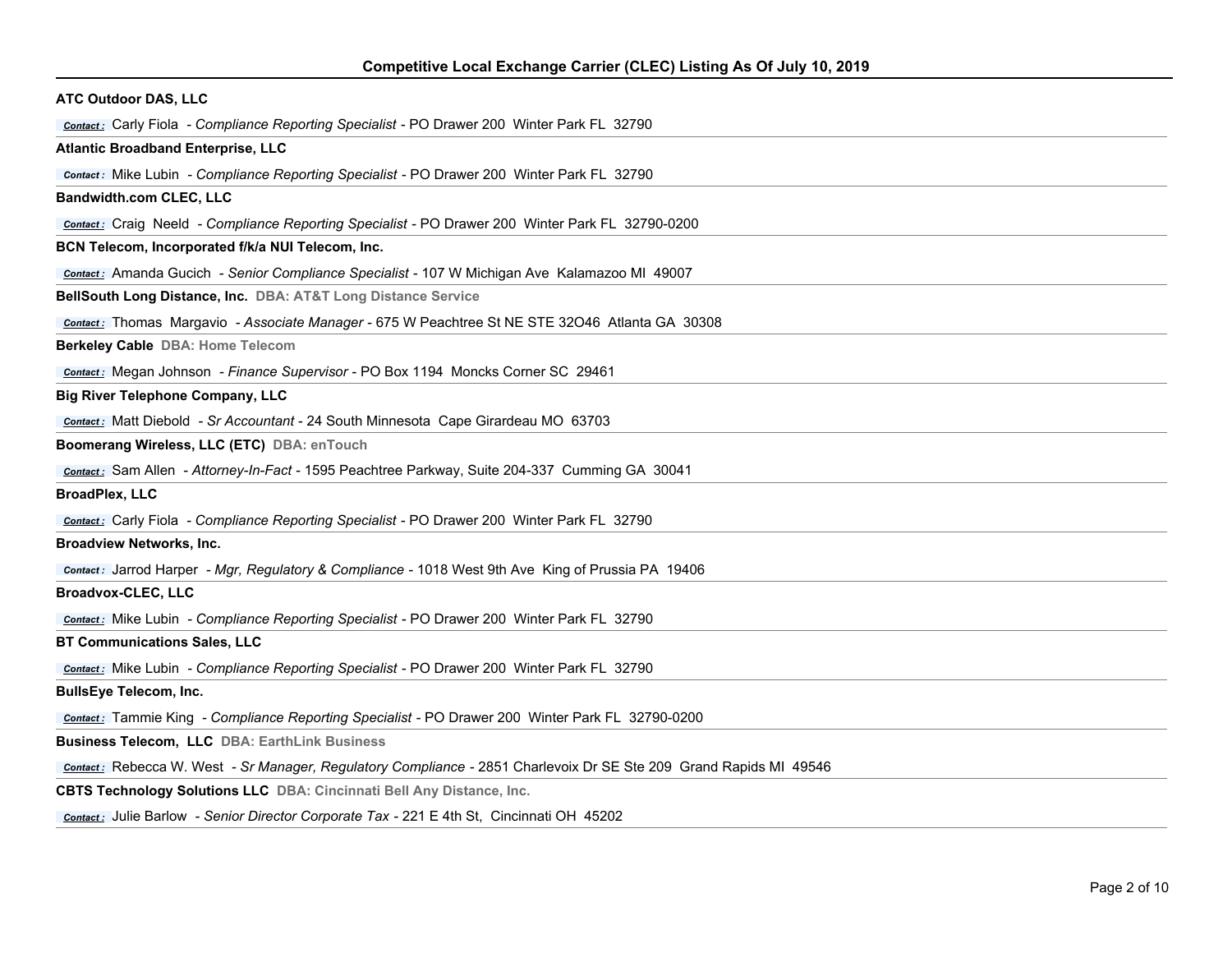| <b>CenturyLink Communications, LLC</b>                                                                               |
|----------------------------------------------------------------------------------------------------------------------|
| contact: Derek Kelly - State & Local Government Affairs Manager - 150 Fayetteville St, Mail Ste 970 Raleigh NC 27601 |
| <b>Charter Fiberlink SC CCO, LLC</b>                                                                                 |
| <b>Contact:</b> Stacey Hines - Regulatory Specialist - 12405 Powerscourt Dr St. Louis MO 63131                       |
| <b>Comcast Phone of South Carolina, Inc.</b>                                                                         |
| Contact: James Gray - Sr. Director - 200 Cresson Blvd Phoenixville PA 19460                                          |
| <b>Common Point, LLC</b>                                                                                             |
| <b>Contact:</b> Mike Lubin - Compliance Reporting Specialist - PO Drawer 200 Winter Park FL 32790                    |
| ComTech21, LLC                                                                                                       |
| <b>Contact:</b> Laura Matosian - Operations Manager - One Barnes Park S Wallingford CT 06492                         |
| Conterra Ultra Broadband, LLC                                                                                        |
| <b>Contact:</b> Carly Fiola - Compliance Reporting Specialist - PO Drawer 200 Winter Park FL 32790                   |
| <b>Crexendo Business Solutions, Inc.</b>                                                                             |
| contact: Susan Cockerham - Attorney in Fact - 1725 Windward Concourse, Ste 150 Alpharetta GA 30005                   |
| <b>Crown Castle Fiber LLC</b>                                                                                        |
| <b>Contact:</b> Fernanda H Biehl - Mgr. Regulatory Affairs - 2000 Corporate Dr Canonsburg PA 15317                   |
| DeltaCom, LLC DBA: EarthLink Business                                                                                |
| Contact: Rebecca W. West - Sr Manager, Regulatory Compliance - 2851 Charlevoix Dr SE Ste 209 Grand Rapids MI 49546   |
| dishNET Wireline, L.L.C.                                                                                             |
| contact: Tina Sylvester - Sr. Tax Manager - PO Box 6623 Englewood CO 80155                                           |
| <b>DukeNet Communications, LLC</b>                                                                                   |
| <b>Contact:</b> Stacey Hines - Regulatory Specialist - 12405 Powerscourt Dr St. Louis MO 63131                       |
| <b>EarthLink Business, LLC</b>                                                                                       |
| Contact: Rebecca W. West - Sr Manager, Regulatory Compliance - 2851 Charlevoix Dr SE Ste 209 Grand Rapids MI 49546   |
| <b>Easton Telecom Services, LLC</b>                                                                                  |
| contact: Beth Stewart - Controller - 3046 Brecksville Rd Richfield OH 44286                                          |
| eNetworks, LLC                                                                                                       |
| Contact: Gina Lawrence - VP Finance - 10130 Mallard Creek Rd Charlotte NC 28262                                      |
| <b>EnTelegent Solutions, Inc.</b>                                                                                    |
| Contact: Michael Ruziska - VP - 2520 Whitehall Park Dr Ste 200 Charlotte NC 28273                                    |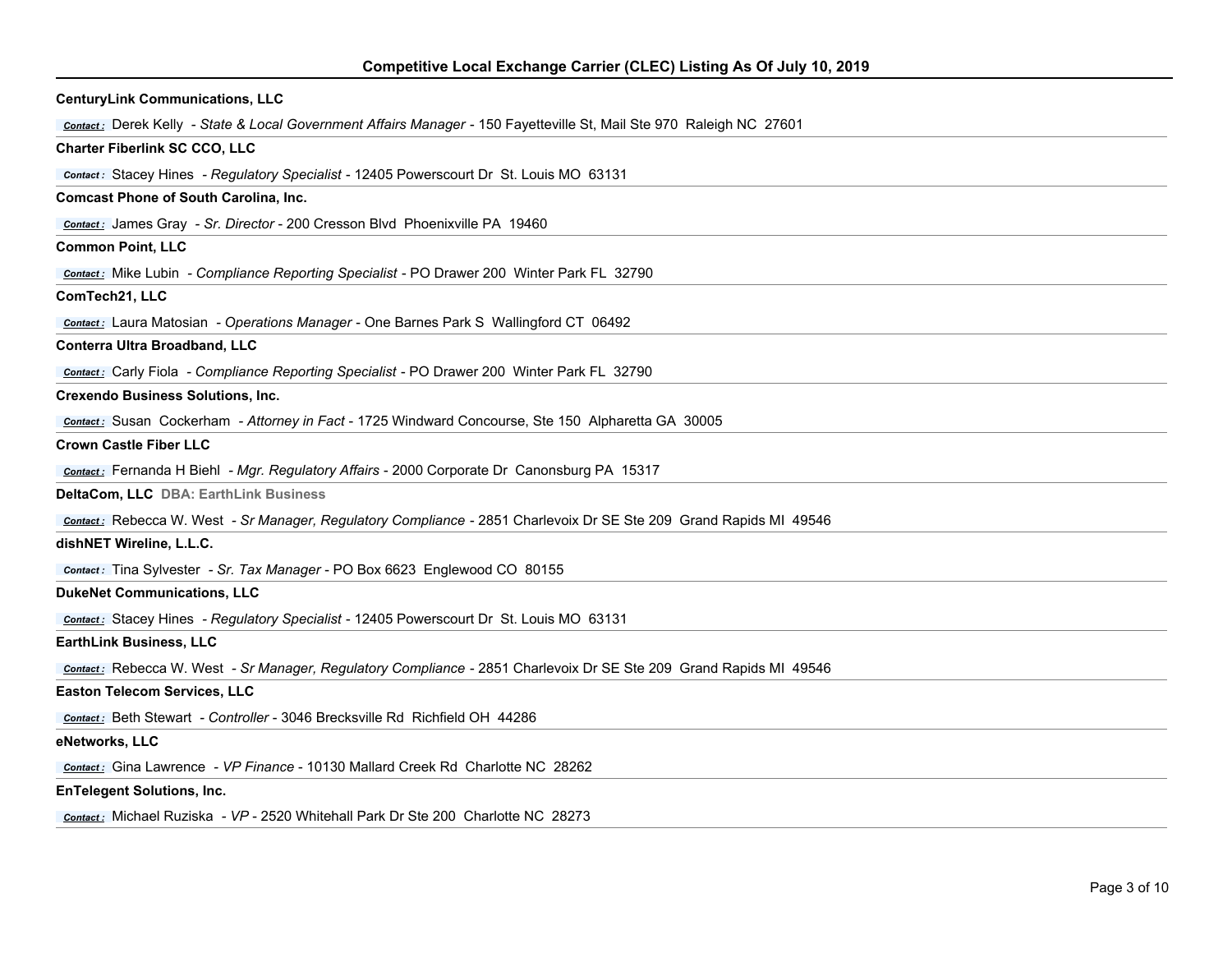| <b>ExteNet Systems, Inc.</b>                                                                                         |
|----------------------------------------------------------------------------------------------------------------------|
| <b>Contact:</b> Craig Neeld - Compliance Reporting Specialist - PO Drawer 200 Winter Park FL 32790-0200              |
| Fairfield Communications, Inc. DBA: TruVista                                                                         |
| Contact: Cheryl Wylie - Controller - PO Box 160 Chester SC 29706                                                     |
| FiberLight, LLC                                                                                                      |
| <b>Contact:</b> Randall J Covard - Corporate Counsel - 11700 Great Oaks Way Alpharetta GA 30022                      |
| France Telecom Corporate Solutions, LLC                                                                              |
| Contact: Joe Topel - Regulatory Manager - 13775 McLearen Rd, Mailstop 1100 Oak Hill VA 20171-3212                    |
| FRC, LLC                                                                                                             |
| <b>Contact:</b> Michael D. Baldwin - VP Business & Legal Affairs - PO Box 507 Columbia SC 29202-0507                 |
| Frontier Communications of America, Inc.                                                                             |
| Contact: Jessica Matushek - Director Accounting - 100 CTE Dr Dallas PA 18612                                         |
| FTC Communications, LLC. DBA: FTC Wireless (ETC)                                                                     |
| Contact: Jeff Lawrimore - Chief Financial Officer - PO Box 588 Kingstree SC 29556                                    |
| FTC Diversified Services, LLC                                                                                        |
| Contact: Jeff Lawrimore - Chief Financial Officer - PO Box 588 Kingstree SC 29556                                    |
| Fusion Cloud Services, LLC fka Birch Communications, Inc.                                                            |
| Contact: Angela Hoke - Manager - Legal & Regulatory-Birch - 2323 Grand Blvd Ste 925 Kansas City MO 64108             |
| <b>GC Pivotal, LLC DBA: Global Capacity</b>                                                                          |
| Contact: Mark Lammert - CPA., P.A./Compliance Solutions Inc - 242 Rangeline Rd Longwood FL 32750                     |
| Georgia Business Net Telecommunications, LLC                                                                         |
| <b>Contact:</b> William C. Colvin - Member Manager - 118 Commercial Blvd Martinez GA 30907                           |
| <b>Global Connection Inc. of America</b>                                                                             |
| Contact: Judith Riley - Regulatory Consultant - TMI - PO Box 720128 Oklahoma City OK 73172-0128                      |
| Global Connection Inc. of America- DBA: Stand Up Wireless (ETC)                                                      |
| contact: Judith Riley - Regulatory Consultant - TMI - PO Box 720128 Oklahoma City OK 73172-0128                      |
| <b>Global Crossing Local Services, Inc.</b>                                                                          |
| contact: Derek Kelly - State & Local Government Affairs Manager - 150 Fayetteville St, Mail Ste 970 Raleigh NC 27601 |
| <b>Granite Telecommunications, LLC</b>                                                                               |
|                                                                                                                      |

*Contact :* Robert Schlakman *- Director of Tax Operations* - 100 Newport Avenue Extention Quincy ME 02171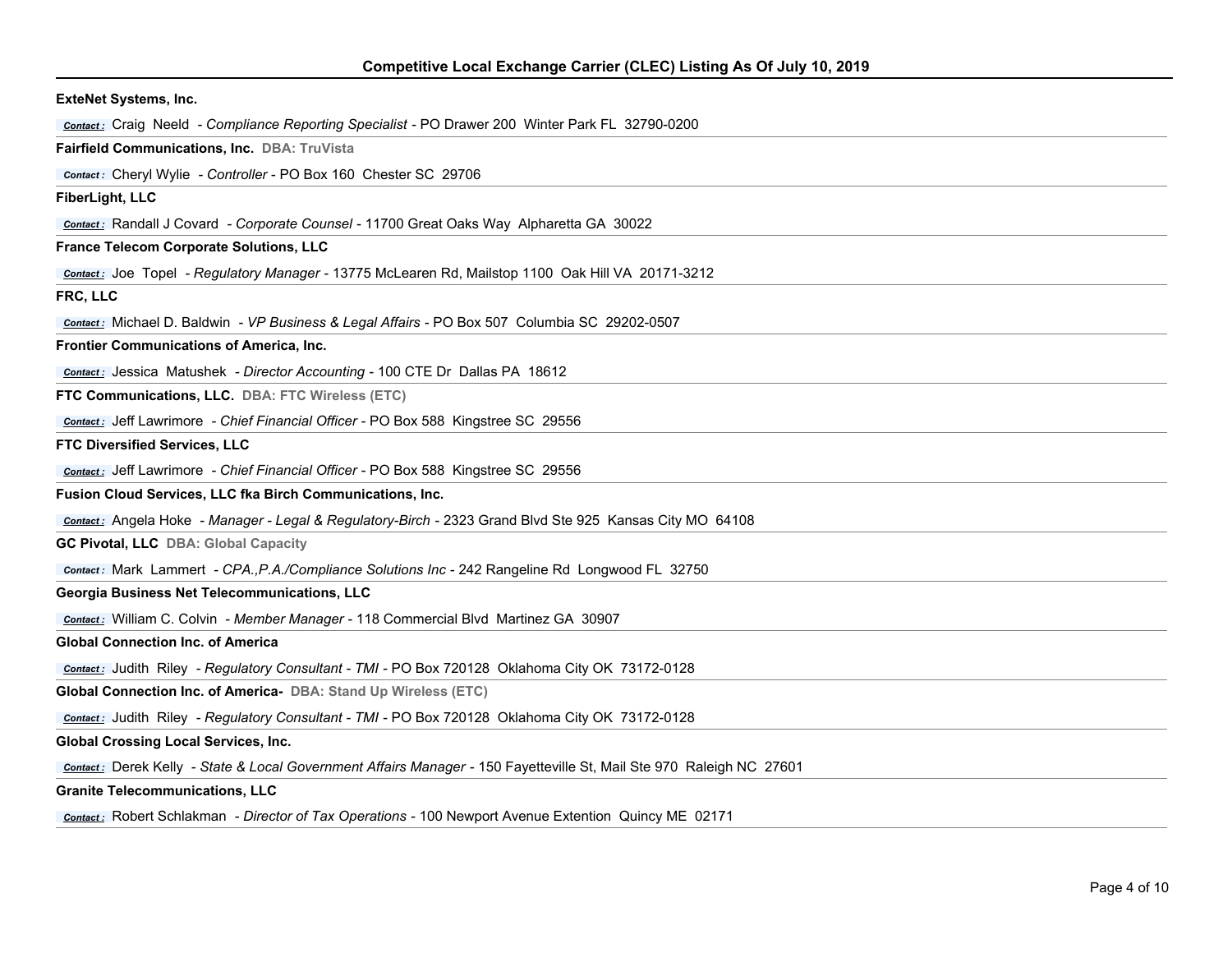| Hargray, Inc.                                                                                                                                                                                                                                                                                 |
|-----------------------------------------------------------------------------------------------------------------------------------------------------------------------------------------------------------------------------------------------------------------------------------------------|
| Contact: Jean Thaxton - Regulatory Manager - PO Box 5986 Hilton Head Island SC 29938-5986                                                                                                                                                                                                     |
| Horry Telephone Cooperative, Inc.                                                                                                                                                                                                                                                             |
| Contact: Jacob Vanlandingham - 3480 Hwy 701 North Conway SC 29526                                                                                                                                                                                                                             |
| Hotwire Communications, Ltd.                                                                                                                                                                                                                                                                  |
| contact: Laurie Murphy - Assistant General Counsel - 3 Bala Plaza East, Ste 700 Bala Cynwyd PA 19004                                                                                                                                                                                          |
| i-wireless, LLC (ETC)                                                                                                                                                                                                                                                                         |
| Contact: Susan Cockerham - Attorney in Fact - 1725 Windward Concourse, Ste 150 Alpharetta GA 30005                                                                                                                                                                                            |
| <b>IDT America Corporation</b>                                                                                                                                                                                                                                                                |
| <b>Contact:</b> Carl Billek - Senior Regulatory Counsel - 520 Broad St Newark NJ 07102                                                                                                                                                                                                        |
| IM Telecom LLC (ETC) DBA: Infiniti Mobile                                                                                                                                                                                                                                                     |
| Contact:                                                                                                                                                                                                                                                                                      |
| inContact, Inc. DBA: UCN                                                                                                                                                                                                                                                                      |
| Contact: Kimm Partridge - Assistant Corporate Secretary - 75 W Town Ridge Pkwy Tower 1 Sandy UT 84070                                                                                                                                                                                         |
| <b>Intellifiber Networks, LLC</b>                                                                                                                                                                                                                                                             |
| Contact: Sandra Blade - Senior Analyst Regulatory Compliance - 4001 Rodney Parham Rd Little Rock AR 72212                                                                                                                                                                                     |
| <b>IPC Network Services, Inc.</b>                                                                                                                                                                                                                                                             |
| <b>Contact:</b> Mark Lammert - CPA., P.A./Compliance Solutions Inc - 242 Rangeline Rd Longwood FL 32750                                                                                                                                                                                       |
| Knology of South Carolina, Inc. DBA: WOW! Internet, Cable and Phone                                                                                                                                                                                                                           |
| Contact: Bruce Schoonover Jr. - Director-Regulatory Compliance - 1241 OG Skinner Drive West Point GA 31833                                                                                                                                                                                    |
| <b>Level 3 Communications, LLC</b>                                                                                                                                                                                                                                                            |
| contact: Derek Kelly - State & Local Government Affairs Manager - 150 Fayetteville St, Mail Ste 970 Raleigh NC 27601                                                                                                                                                                          |
| Level 3 Telecom of South Carolina, LLC                                                                                                                                                                                                                                                        |
| contact: Derek Kelly - State & Local Government Affairs Manager - 150 Fayetteville St, Mail Ste 970 Raleigh NC 27601                                                                                                                                                                          |
| Lingo Telecom of the South LLC FKA Birch Telecom of the South, Inc. DBA: Birch Telecom DBA Birch DBA Birch Communications                                                                                                                                                                     |
| <b>Contact:</b> Domingo Chaluisant - Compliance Reporting Specialist - PO Drawer 200 Winter Park FL 32790-0200                                                                                                                                                                                |
| LMK Communications, LLC DBA: Clarity Communications Group, Inc.                                                                                                                                                                                                                               |
| contact: Emily Gaff - Financial Analyst - 3100 Smoketree Ct, Ste 1000 Raleigh NC 27604                                                                                                                                                                                                        |
| Matrix Telecom, LLC DBA: Matrix Business Technologies DBA Trinsic Communications DBA Excel Telecommunications DBA Vartec Telecom DBA<br><b>Clear Choice Communications</b><br><b>Contact:</b> Kimberly Geuder - Compliance Reporting Specialist-TMI - PO Drawer 200 Winter Park FL 32790-0200 |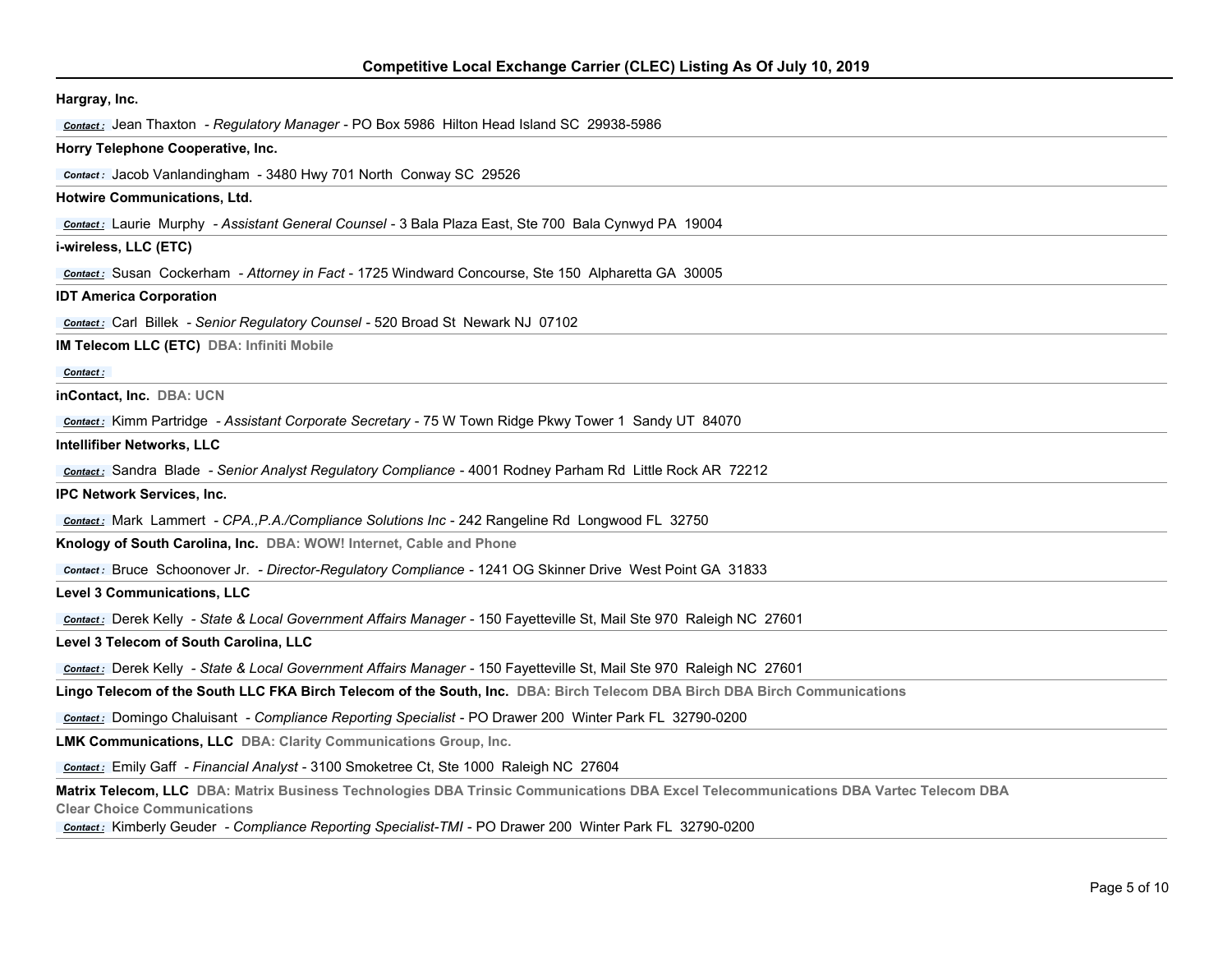| Competitive Local Exchange Carrier (CLEC) Listing As Of July 10, 2019                                        |
|--------------------------------------------------------------------------------------------------------------|
| MCImetro Access Transmission Services Corp. DBA: Verizon Access Transmission Services                        |
| <b>Contact:</b> Missie Burris - Regulatory Analyst - 5055 N Point Pkwy Alpharetta GA 30022                   |
| <b>McLeod USA Telecommunication Services, LLC DBA: PAETEC Business Services</b>                              |
| Contact: Stephanie Marsh - Sr. Analyst-Reg. Compliance - 4001 Rodney Parham Rd Little Rock AR 72212          |
| Metropolitan Telecommunications of South Carolina, Inc. DBA: MetTel                                          |
| <b>Contact:</b> Ralph Dichy - Regulatory Officer - 55 Water St, 32nd FL New York NY 10041                    |
| Mitel Cloud Services, Inc.                                                                                   |
| contact: Susan Cockerham - Attorney in Fact - 1725 Windward Concourse, Ste 150 Alpharetta GA 30005           |
| <b>Mobilitie Management, LLC</b>                                                                             |
| contact: Karen Hyde - Managing Consultant - 1420 Spring Hill Rd Ste 400 McLean VA 22102                      |
| <b>Mobilitie, LLC</b>                                                                                        |
| Contact: Karen Hyde - Managing Consultant - 1420 Spring Hill Rd Ste 400 McLean VA 22102                      |
| <b>Network Telephone, LLC</b>                                                                                |
| Contact: Stephanie Marsh - Sr. Analyst-Reg. Compliance - 4001 Rodney Parham Rd Little Rock AR 72212          |
| NetworkIP, LLC DBA: Elite Telecom                                                                            |
| contact: Amanda Hutchison-Harris - Regulatory Compliance Officer - 119 W Tyler St, Ste 100 Longview TX 75601 |
| Neutral Tandem-South Carolina, LLC                                                                           |
| <b>Contact:</b> Mike Lubin - Compliance Reporting Specialist - PO Drawer 200 Winter Park FL 32790            |
| <b>New Horizons Communications Corp.</b>                                                                     |
| Contact: Mark Lammert - CPA., P.A./Compliance Solutions Inc - 242 Rangeline Rd Longwood FL 32750             |
| NOS Communications, Inc. DBA: Blueridge Telecom Systems                                                      |
| <b>Contact:</b> Mark Lammert - CPA., P.A./Compliance Solutions Inc - 242 Rangeline Rd Longwood FL 32750      |
| OneTone Telecom, Inc.                                                                                        |
| Contact: R. Scott Loggins - President - 100 Century Plaza, Ste 9-I Seneca SC 29678                           |
| Onvoy, LLC                                                                                                   |
| <b>Contact:</b> Mike Lubin - Compliance Reporting Specialist - PO Drawer 200 Winter Park FL 32790            |
| Palmetto Telephone Communications, LLC (ETC)                                                                 |
| Contact: Dewaine Wilson - CFO - PO Drawer 1577 Walterboro SC 29488                                           |
| PBT Communications, Inc. DBA: Comporium Communications                                                       |
| contact: L. B. Spearman - VP - 1660 Juniper Springs Rd Gilbert SC 29054                                      |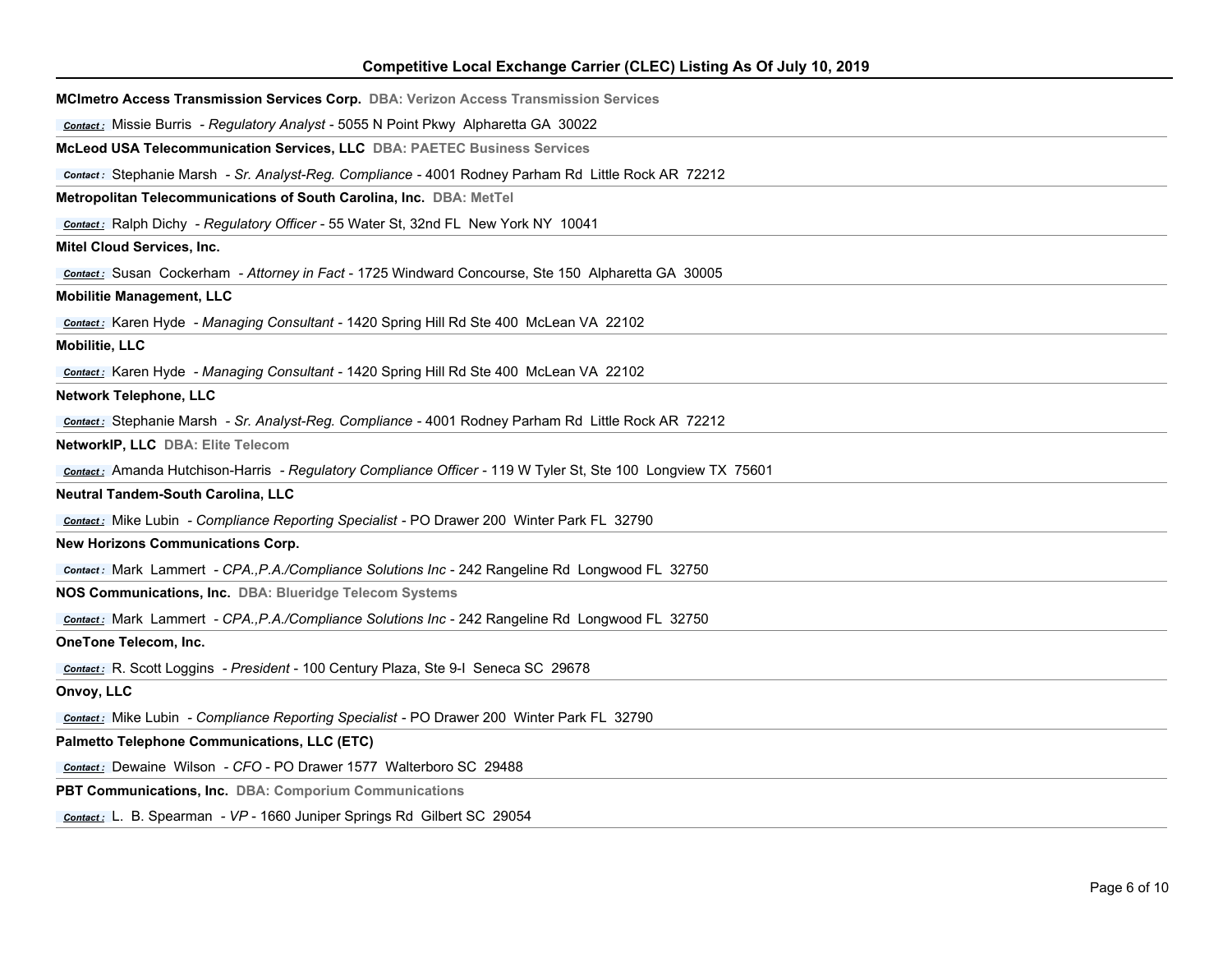| Competitive Local Exchange Carrier (CLEC) Listing As Of July 10, 2019 |  |  |
|-----------------------------------------------------------------------|--|--|
|                                                                       |  |  |

| Peerless Network of South Carolina, LLC                                                              |
|------------------------------------------------------------------------------------------------------|
| Contact: Julie Oost - VP Regulatory - 222 S Riverside Plaza Ste 2730 Chicago IL 60606                |
| PNG Telecommunications, Inc. DBA: PowerNet Global Communications DBA CrossConnect                    |
| Contact: Darryl Williams - Tax Analyst - 8805 Governor's Hill Dr Ste 250 Cincinnati OH 45249         |
| <b>PRT Communications, LLC</b>                                                                       |
| Contact: Kara E. Horner - Director of Finance/Controller - PO Box 249 Laurens SC 29360               |
| <b>Q LINK WIRELESS, LLC (ETC)</b>                                                                    |
| Contact: Susan Cockerham - Attorney in Fact - 1725 Windward Concourse, Ste 150 Alpharetta GA 30005   |
| QuantumShift Communications, Inc. DBA: vCom Solutions                                                |
| Contact: Jenna Brown - Director, Regulatory Affairs - 12657 Alcosta Blvd, Ste 418 San Ramon CA 94583 |
| Radio Communications of Charleston, Inc.                                                             |
| Contact: Edna C. Hearne - Staff Accountant - PO Box 567 Goose Creek SC 29445                         |
| RCLEC, Inc.                                                                                          |
| <b>Contact:</b> Evelyn Vu - Regulatory Compliance Specialist - 20 Davis Dr Belmont CA 94002          |
| SafeLink Wireless, Inc. (ETC)                                                                        |
| Contact: Chesley Dillon - VP- Corporate Tax - 9700 NW 112th Ave Miami FL 33178                       |
| Sage Telecom Communications, LLC DBA: Sage Telecom                                                   |
| Contact: Mark Lammert - CPA., P.A./Compliance Solutions Inc - 242 Rangeline Rd Longwood FL 32750     |
| <b>Sandhill Connextions LLC</b>                                                                      |
| <b>Contact:</b> Raymond Fisher - Accounting Supervisor - PO Box 519 Jefferson SC 29718               |
| <b>SkyBest Communications, Inc.</b>                                                                  |
| Contact: Pam Weaver - Executive Assistant - PO Box 759 West Jefferson NC 28694                       |
| South Carolina Net, Inc. DBA: Spirit Communications                                                  |
| Contact: Michael D. Baldwin - VP Business & Legal Affairs - PO Box 507 Columbia SC 29202-0507        |
| South Carolina Telecommunications Group Holdings, LLC DBA: Spirit Communications                     |
| <b>Contact:</b> Michael D. Baldwin - VP Business & Legal Affairs - PO Box 507 Columbia SC 29202-0507 |
| Spectrotel, Inc. DBA: OneTouch Communications                                                        |
| Contact: Sam Allen - Attorney-In-Fact - 1595 Peachtree Parkway, Suite 204-337 Cumming GA 30041       |
| <b>Spirit Tower Company, LLC</b>                                                                     |
| Contact: Michael D. Baldwin - VP Business & Legal Affairs - PO Box 507 Columbia SC 29202-0507        |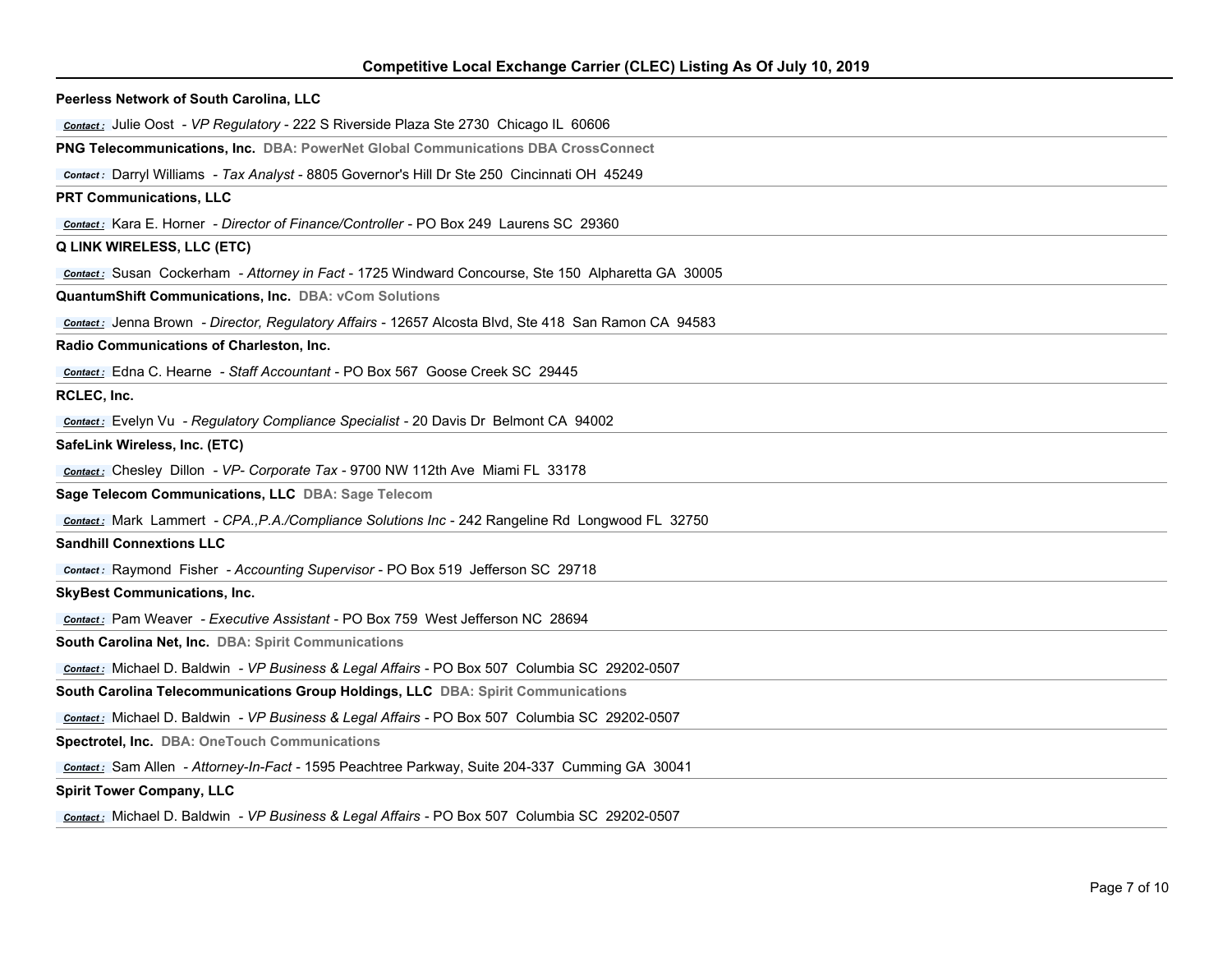| <b>Sprint Communications Company LP</b>                                                                              |
|----------------------------------------------------------------------------------------------------------------------|
| <b>Contact:</b> Andrew Lancaster - Manager Regulatory Reporting - 6391 Sprint Parkway Overland Park KS 66251-2400    |
| SQF, LLC                                                                                                             |
| <b>Contact:</b> Nicholas Bournakel - Administrator - 16 Middle Street, 4th Floor Portland ME 04101                   |
| TAG Mobile, LLC (ETC)                                                                                                |
| Contact: Mark Lammert - CPA., P.A./Compliance Solutions Inc - 242 Rangeline Rd Longwood FL 32750                     |
| <b>Talk America Services, LLC</b>                                                                                    |
| <b>Contact:</b> Carly Fiola - Compliance Reporting Specialist - PO Drawer 200 Winter Park FL 32790                   |
| <b>Talk America, LLC</b>                                                                                             |
| Contact: Stephanie Marsh - Sr. Analyst-Reg. Compliance - 4001 Rodney Parham Rd Little Rock AR 72212                  |
| <b>TelCove Operations, LLC</b>                                                                                       |
| contact: Derek Kelly - State & Local Government Affairs Manager - 150 Fayetteville St, Mail Ste 970 Raleigh NC 27601 |
| <b>Tele Circuit Network Corporation</b>                                                                              |
| Contact: Rachel Burkert - 3100 Breckinridge Blvd Duluth GA 30096                                                     |
| <b>Teleport Communications America, LLC</b>                                                                          |
| <b>Contact:</b> Robert Cancillieri - Regulatory Compliance - One AT&T Way, RM 3B111H Bedminster NJ 07921             |
| Telrite Corporation- DBA: Life Wireless (ETC)                                                                        |
| Contact: Mark Lammert - CPA., P.A./Compliance Solutions Inc - 242 Rangeline Rd Longwood FL 32750                     |
| Tempo Telecom, LLC (ETC)                                                                                             |
| Contact: Sharyl Fowler - 115 Gateway Dr Macon GA 31210                                                               |
| The Other Phone Company, LLC                                                                                         |
| Contact: Stephanie Marsh - Sr. Analyst-Reg. Compliance - 4001 Rodney Parham Rd Little Rock AR 72212                  |
| Time Warner Cable Information Services (South Carolina) LLC DBA: Time Warner Cable                                   |
| <b>Contact:</b> Craig Neeld - Compliance Reporting Specialist - PO Drawer 200 Winter Park FL 32790-0200              |
| <b>Uniti Fiber LLC</b>                                                                                               |
| <b>Contact:</b> Carly Fiola - Compliance Reporting Specialist - PO Drawer 200 Winter Park FL 32790                   |
| US LEC of South Carolina, LLC DBA: PAETEC Business Services                                                          |
| Contact: Stephanie Marsh - Sr. Analyst-Reg. Compliance - 4001 Rodney Parham Rd Little Rock AR 72212                  |
| Velocity The Greatest Phone Company Ever, Inc.                                                                       |
| Contact: Susan Cockerham - Reg. Compliance - Velocity - 7130 Spring Meadows Dr W Holland OH 43528                    |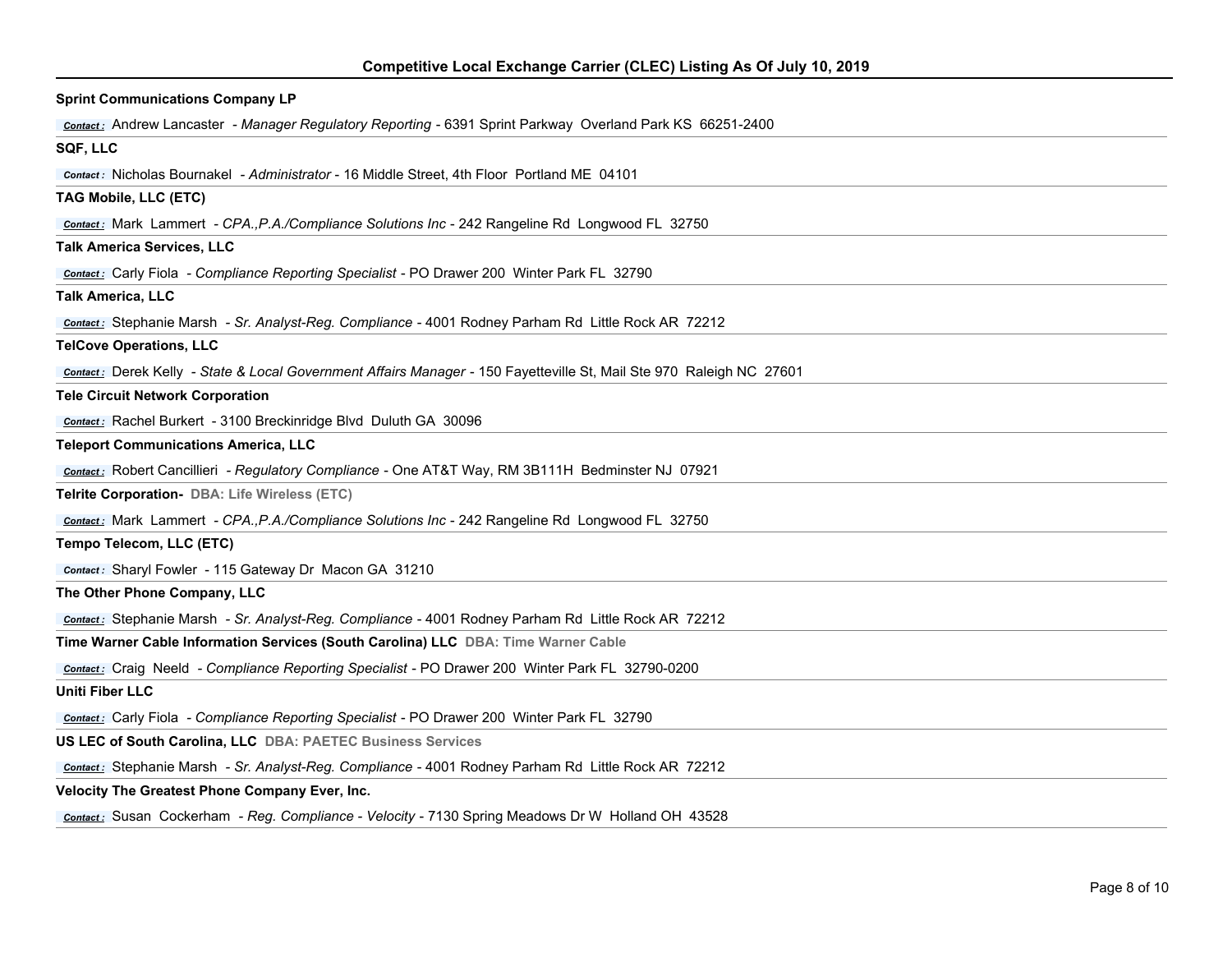| Verizon Select Services, Inc.                                                                                        |
|----------------------------------------------------------------------------------------------------------------------|
| contact: Emily Sharpe - Sr Mgr Accounting - 140 West Street 6th fl rm 6232 New York NY 10007                         |
| Vesta Solutions, Inc. fka Airbus DS Communications, Inc.                                                             |
| <b>Contact:</b> Carly Fiola - Compliance Reporting Specialist - PO Drawer 200 Winter Park FL 32790                   |
| WC Fiber, LLC                                                                                                        |
| <b>Contact:</b> Lance A. Tade - CFO - PO Box 610 Abbeville SC 29620                                                  |
| <b>West Carolina Communications</b>                                                                                  |
| Contact: Lance A. Tade - CFO - PO Box 610 Abbeville SC 29620                                                         |
| <b>West Safety Communications Inc.</b>                                                                               |
| <b>Contact:</b> Kimberly Geuder - Compliance Reporting Specialist-TMI - PO Drawer 200 Winter Park FL 32790-0200      |
| <b>West Telecom Services, LLC</b>                                                                                    |
| <b>Contact:</b> John Dietzel - Authorized Agent - 624 Travis St Ste 800 Shreveport LA 71101                          |
| Wholesale Carrier Services, Inc.                                                                                     |
| <b>Contact:</b> Mark Lammert - CPA., P.A./Compliance Solutions Inc - 242 Rangeline Rd Longwood FL 32750              |
| <b>Wide Voice, LLC</b>                                                                                               |
| <b>Contact:</b> Kodjo Akoussah - Compliance Specialist - PO Drawer 200 Winter Park FL 32790                          |
| <b>WilTel Communications, LLC</b>                                                                                    |
| contact: Derek Kelly - State & Local Government Affairs Manager - 150 Fayetteville St, Mail Ste 970 Raleigh NC 27601 |
| WiMacTel, Inc.                                                                                                       |
| <b>Contact:</b> Kodjo Akoussah - Compliance Specialist - PO Drawer 200 Winter Park FL 32790                          |
| <b>Windstream Communications, LLC</b>                                                                                |
| <b>Contact:</b> Sandra Blade - Senior Analyst Regulatory Compliance - 4001 Rodney Parham Rd Little Rock AR 72212     |
| <b>Windstream KDL, LLC</b>                                                                                           |
| <b>Contact:</b> Sandra Blade - Senior Analyst Regulatory Compliance - 4001 Rodney Parham Rd Little Rock AR 72212     |
| Windstream NTI, LLC                                                                                                  |
| <b>Contact:</b> Sandra Blade - Senior Analyst Regulatory Compliance - 4001 Rodney Parham Rd Little Rock AR 72212     |
| <b>Windstream NuVox, LLC</b>                                                                                         |
| <b>Contact:</b> Sandra Blade - Senior Analyst Regulatory Compliance - 4001 Rodney Parham Rd Little Rock AR 72212     |
| XO Communications Services, LLC                                                                                      |
| Contact: Sharon Adams - Analyst, Govt Relations - 22001 Loudoun County Parkway Ashburn VA 20147                      |